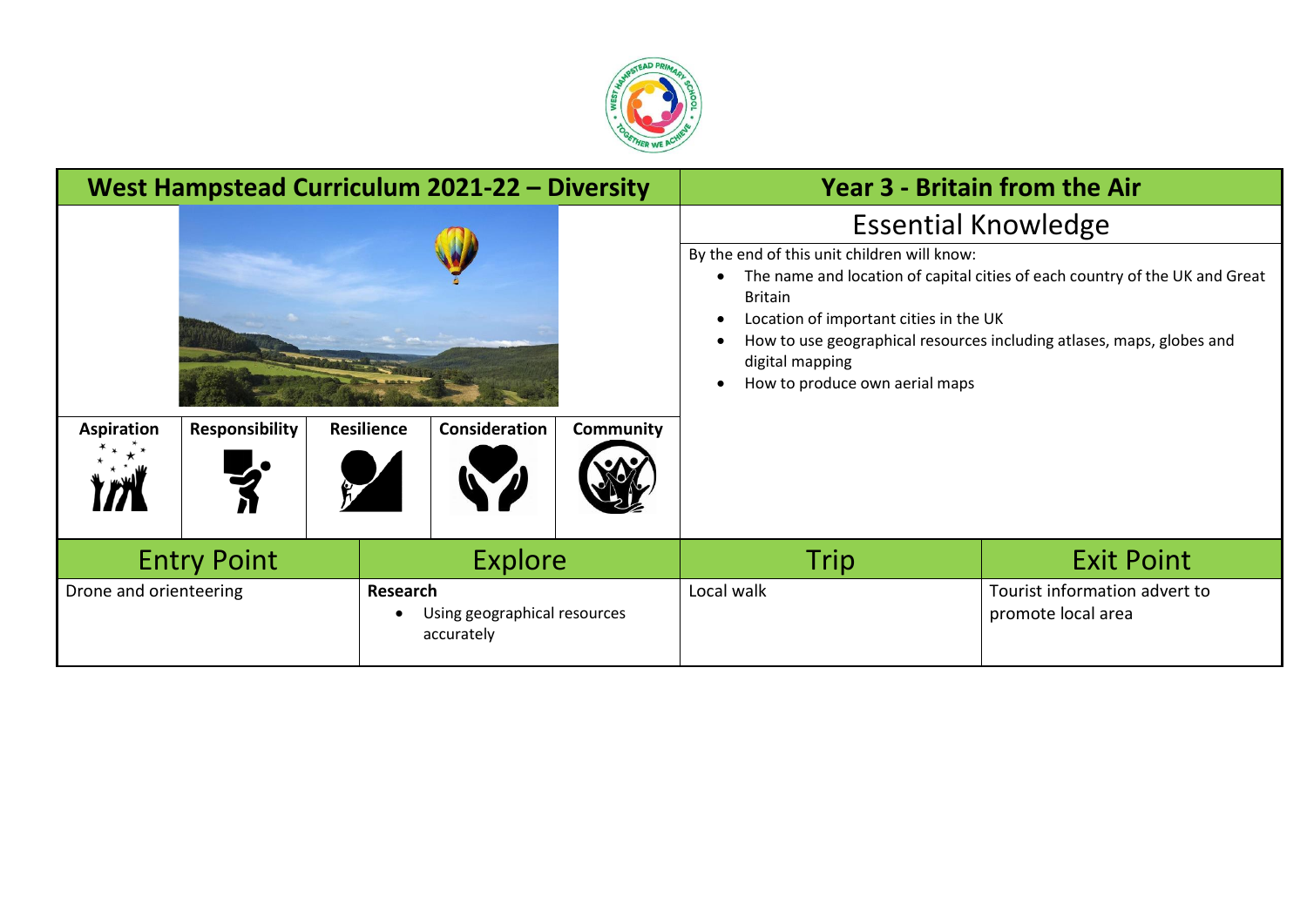| <b>English</b>                                                                                                                                                                                                                   | <b>Science</b>                                                                                                                                                                                                                                                                                                                                                                                                                                                                                                                                                                                                                                                                                                                                                                                                                                                                                                                                                                                                  | <b>History</b>                                                                                                                                                                                                                                                                                                                                                                                                                                                                                                                                     | Geography                                                                                                                                                                                                                                                                                                                                                                                                                                                                                                                                                                                                                                                                                                                                                                                                                                                                                                                                                                                                                                                                                                                                                                                                                                                                                                                                                                                                                                                                                                         |
|----------------------------------------------------------------------------------------------------------------------------------------------------------------------------------------------------------------------------------|-----------------------------------------------------------------------------------------------------------------------------------------------------------------------------------------------------------------------------------------------------------------------------------------------------------------------------------------------------------------------------------------------------------------------------------------------------------------------------------------------------------------------------------------------------------------------------------------------------------------------------------------------------------------------------------------------------------------------------------------------------------------------------------------------------------------------------------------------------------------------------------------------------------------------------------------------------------------------------------------------------------------|----------------------------------------------------------------------------------------------------------------------------------------------------------------------------------------------------------------------------------------------------------------------------------------------------------------------------------------------------------------------------------------------------------------------------------------------------------------------------------------------------------------------------------------------------|-------------------------------------------------------------------------------------------------------------------------------------------------------------------------------------------------------------------------------------------------------------------------------------------------------------------------------------------------------------------------------------------------------------------------------------------------------------------------------------------------------------------------------------------------------------------------------------------------------------------------------------------------------------------------------------------------------------------------------------------------------------------------------------------------------------------------------------------------------------------------------------------------------------------------------------------------------------------------------------------------------------------------------------------------------------------------------------------------------------------------------------------------------------------------------------------------------------------------------------------------------------------------------------------------------------------------------------------------------------------------------------------------------------------------------------------------------------------------------------------------------------------|
| Key texts<br>$\bullet$<br>MOUSEHOLE<br>Mousehole Cat - Antonia<br><b>Barber</b><br>Writing own tourist<br>leaflet about London<br>WOLVES<br>Smily Gravett<br>Anniversary<br>Edition<br>Olittle Robbits<br>Wolves - Emily Gravett | <b>Plants</b><br>I can identify and describe the<br>functions of different parts of<br>flowering plants: roots, stem/trunk,<br>leaves and flowers<br>I can explore the requirements of<br>plants for life and growth (air, light,<br>water, nutrients from soil, and room to<br>grow) and how they vary from plant to<br>plant<br>I can investigate the way in which<br>water is transported within plants<br>I can explore the part that flowers play<br>in the life cycle of flowering plants,<br>including pollination, seed formation<br>and seed dispersal.<br>Light<br>I recognise that they need light in<br>order to see things and that dark is the<br>absence of light<br>I can notice that light is reflected from<br>surfaces<br>I recognise that light from the sun can<br>be dangerous and that there are ways<br>to protect their eyes<br>I recognise that shadows are formed<br>when the light from a light source is<br>blocked by an opaque object<br>I can find patterns in the way that the | I can notice contrasts over<br>time<br>Aerial pictures of local area<br>changes over time; pre and<br>post-Industrial revolution<br>and beyond up to present<br>day<br>I can answer questions<br>about the past.<br>Differences in local area due<br>to London bombings in war<br><b>French</b><br>Intercultural<br>Understanding-<br>France<br>Quelle est la date de<br>$\bullet$<br>ton anniversaire?<br>Les jours de la<br>$\bullet$<br>semaine<br>Quelle est la date<br>aujourd-hui?<br>As-tu des frères et<br>des soeurs?<br>As-tu un animal? | I can name and locate cities of the UK<br>Use maps and atlases to create aerial outline of UK with capital cities, including<br>definition of Great Britain and United Kingdom<br>I can ask and answer geographical questions.<br>I can analyse evidence and make comparisons between locations.<br>I can describe landscape and ask geographical questions.<br>I understand how humans affect environment.<br>Local area walk field-research strengths and challenges survey; communicate<br>findings from walk; aerial photos of town and countryside<br>I understand human features of locality.<br>Visit to key landmarks in London<br>I can explain physical features of coasts including erosion<br>Youtube of houses falling off cliffs<br>I can use and interpret maps, globes, atlases and digital mapping to find<br>countries and key features.<br>I can use four figure grid references.<br>I can make plans and maps using symbols and keys.<br>I can recognise features and symbols on an OS map.<br>Use maps, atlases and globes for local area and UK; draw own map of local area;<br>use OS; rehearse 4-figure grid references<br>https://www.youtube.com/watch?v=QIrELLSWWB8<br>I can describe similarities and differences between places.<br>Mapping using OS symbols<br>I understand different people hold different views.<br>Link to local area; recycling<br>I can make detailed fieldwork sketches<br>Local hazards from walk<br>I can use fieldwork instruments<br>Camera on local walk |
|                                                                                                                                                                                                                                  | size of shadows change.                                                                                                                                                                                                                                                                                                                                                                                                                                                                                                                                                                                                                                                                                                                                                                                                                                                                                                                                                                                         |                                                                                                                                                                                                                                                                                                                                                                                                                                                                                                                                                    | https://shop.ordnancesurvey.co.uk/apps/os-maps/ - subscription                                                                                                                                                                                                                                                                                                                                                                                                                                                                                                                                                                                                                                                                                                                                                                                                                                                                                                                                                                                                                                                                                                                                                                                                                                                                                                                                                                                                                                                    |
| <b>Art and Design</b><br><b>Computing</b>                                                                                                                                                                                        |                                                                                                                                                                                                                                                                                                                                                                                                                                                                                                                                                                                                                                                                                                                                                                                                                                                                                                                                                                                                                 |                                                                                                                                                                                                                                                                                                                                                                                                                                                                                                                                                    | <b>Design Technology</b>                                                                                                                                                                                                                                                                                                                                                                                                                                                                                                                                                                                                                                                                                                                                                                                                                                                                                                                                                                                                                                                                                                                                                                                                                                                                                                                                                                                                                                                                                          |
| Unit 3.7 Simulations (3<br>weeks)<br>Unit 3.8 Graphing (2<br>weeks)                                                                                                                                                              | I can use sketchbook for recording observations L1<br>I can experiment with different materials to create a range of<br>effects L2<br>I can talk about the work of great artists in history T1<br>I can use shading using different media. T2                                                                                                                                                                                                                                                                                                                                                                                                                                                                                                                                                                                                                                                                                                                                                                   |                                                                                                                                                                                                                                                                                                                                                                                                                                                                                                                                                    | <b>Process</b><br>I can create a cross-sectional design and annotated sketch<br>I can safely measure, mark out, cut, join and assemble<br>I can make suitable choices of materials<br>Lolly sticks, twigs, straws, dowling<br>I can plan stages of use                                                                                                                                                                                                                                                                                                                                                                                                                                                                                                                                                                                                                                                                                                                                                                                                                                                                                                                                                                                                                                                                                                                                                                                                                                                            |